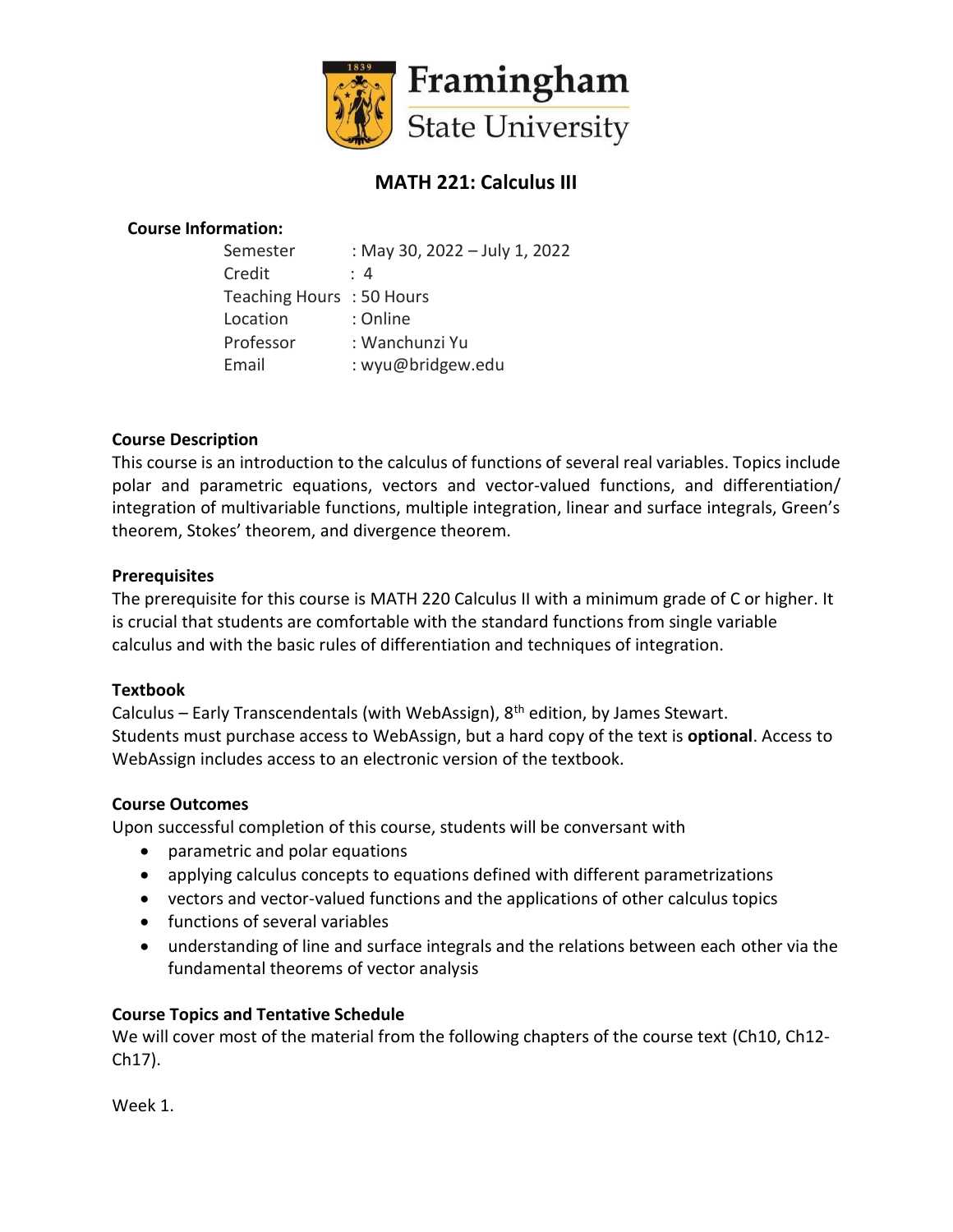

- Ch. 10.1: Curves Defined by Parametric Equations
- Ch. 10.2: Calculus with Parametric Curves
- Ch. 10.3: Polar Coordinates
- Ch. 10.4: Area and Arc Length in Polar Coordinates
- Ch. 12.1: Three-Dimensional Coordinate Systems
- Ch. 12.2: Vectors
- Ch. 12.3: The Dot Product
- Ch. 12.4: The Cross Product
- Ch. 12.5: Equations of Lines and Planes
- Ch. 12.6: Cylinders and Quadric Surfaces

## Week 2

- Ch. 13.1: Vector Functions and Space Curves
- Ch. 13.2: Derivatives and Integrals of Vector Functions
- Ch. 13.3: Arc Length and Curvature
- Ch. 13.4: Motion in Space Velocity and Acceleration
- Ch. 14.1 Functions of Several Variables
- Ch. 14.2 Limits and Continuity
- Ch. 14.3 Partial Derivatives
- Ch. 14.4 Tangent Planes and Linear Approximations
- Ch. 14.5 The Chain Rule

# Week 3.

- Ch. 14.6 Directional Derivatives and the Gradient Vector
- Ch. 14.7 Maximum and Minimum Values
- Ch. 14.8 Lagrange Multipliers
- Ch. 15.1 Double Integrals over Rectangles
- Ch. 15.2 Double Integrals over General Regions
- Ch. 15.3 Double Integrals in Polar Coordinates
- Ch. 15.4 Applications of Double Integrals

# Week 4.

- Ch. 15.4 Surface Area
- Ch. 15.5 Triple Integrals
- Ch. 15.7 Triple Integrals in Cylindrical Coordinates
- Ch. 15.8 Triple Integrals in Spherical Coordinates
- Ch. 16.1 Vector Fields
- Ch. 16.2 Line Integrals
- Ch. 16.3 The Fundamental Theorem for Linear Integrals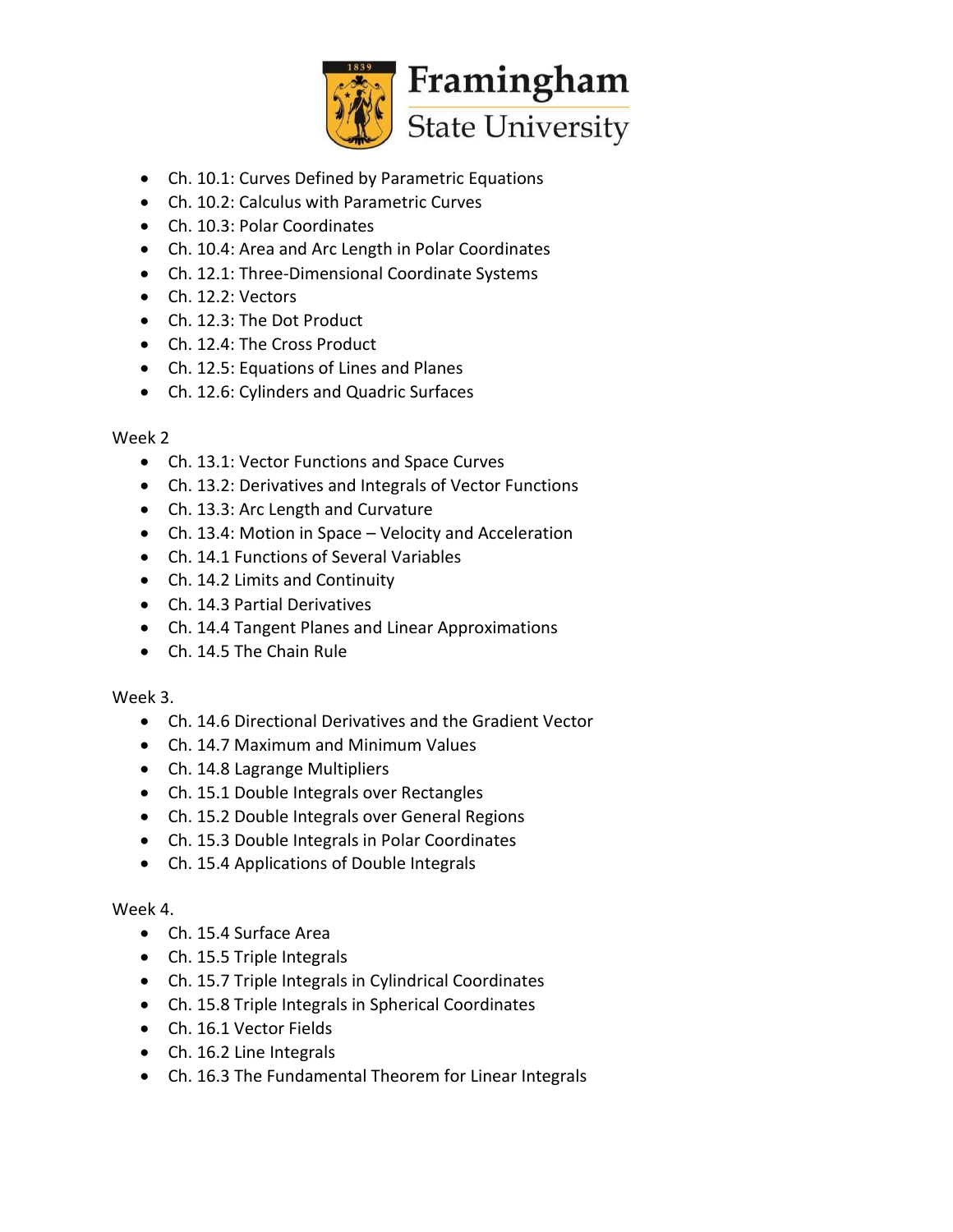

## Week 5.

- Ch. 16.4 Green's Theorem
- Ch. 16.5 Curl and Divergence
- Ch. 16.6 Parametric Surfaces and Their Areas
- Ch. 16.7 Surface Integrals
- Ch. 16.8 Stokes' Theorem
- Ch. 16.9 The Divergence Theorems

## **Canvas**

Course content (e.g. syllabus, notes, homework assignments) will be uploaded to Canvas. Make sure to check it regularly for updates.

## **Homework**

Homework problems are online, we will use the online resource WebAssign for weekly homework assignments and supplemental materials. Make sure to select the correct course, please refer to Achieve Instruction on the Canvas for more details. NO LATE HOMEWORK WILL BE ACCEPTED.

## **Attendance**

Attendance for the course will be the Watch It/Lecture videos with questions on WebAssign. For each section, videos with questions are available on WebAssign. Please complete the Watch It/Lecture videos to receive the full attendance credits.

## **Midterm Exam**

You will take 1 mid-term exam on Canvas during the semester. Exam is given online, time will be limited to class time (75 minutes). The exam will involve a mix of mechanical skills and conceptual reasoning. The best possible preparation for them is regular attendance and completion of assigned homework. Make-up exams are only given in case of documented emergencies.

## **Final Exam**

The final exam will also take place online on Canvas.

## **Points Allocation**

Your final course grade will be determined by Homework: 30% Attendance: 20% Midterm Exam: 20% Final Exam: 30%

## **Grading Scale**